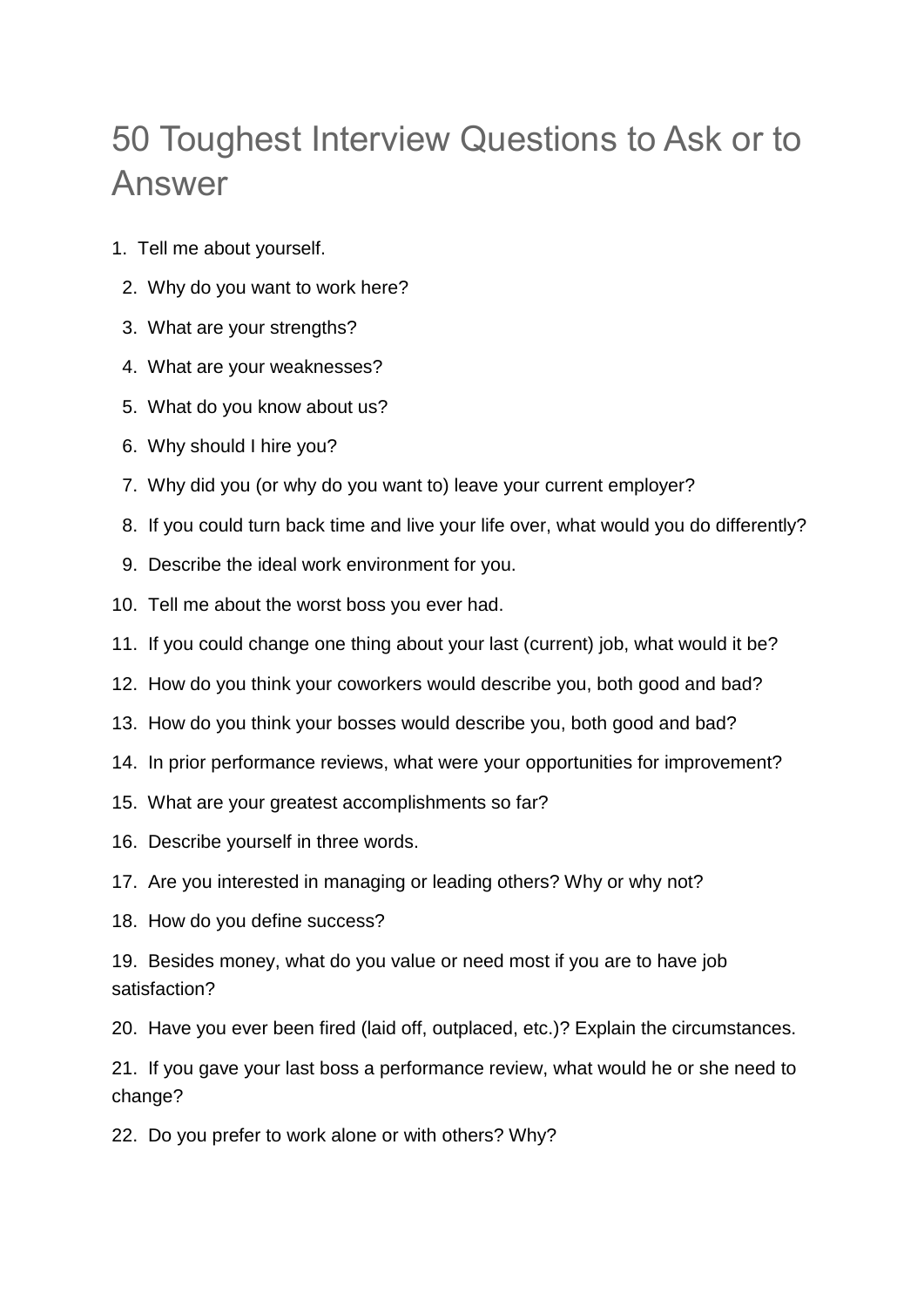23. Describe a difficult situation or task that you had to deal with, and how you did so.

24. How do you feel about travel or relocation?

25. Is there anything that would physically or mentally prevent you from performing this job?

26. What other organizations are you pursuing, or are pursuing you?

27. Do you consider yourself to be creative? If so, give some examples.

- 28. How would you describe your personality?
- 29. How much are you expecting to earn in this job?
- 30. How do you feel about incentives, which are heavily tied to performance?
- 31. How do you feel about psychological tests?
- 32. How do you feel about drug tests?
- 33. What are your goals for five years and ten years out?
- 34. Do you prefer a job with clearly defined tasks, or one that is more self-directed?

35. Do you prefer to work for a man or a woman? Why?

36. How do you feel about working in a diverse workplace (with minorities, for example)?

- 37. If you could change three things about yourself, what would they be?
- 38. Do you consider yourself to be a traditionalist? Why or why not?
- 39. What motivates you?
- 40. Do you think that people are basically lazy and need to be pushed to perform?
- 41. Have you ever had to fire someone? Explain why and how you did it.
- 42. If you could be in your own business, what business would it be?
- 43. Do you consider yourself to be more of a people person or a taskmaster?
- 44. What qualities do you think are necessary to be a leader?
- 45. How long do you anticipate being in this job, or with our organization?

46. Do you believe that success depends more on what you know than on whom you know?